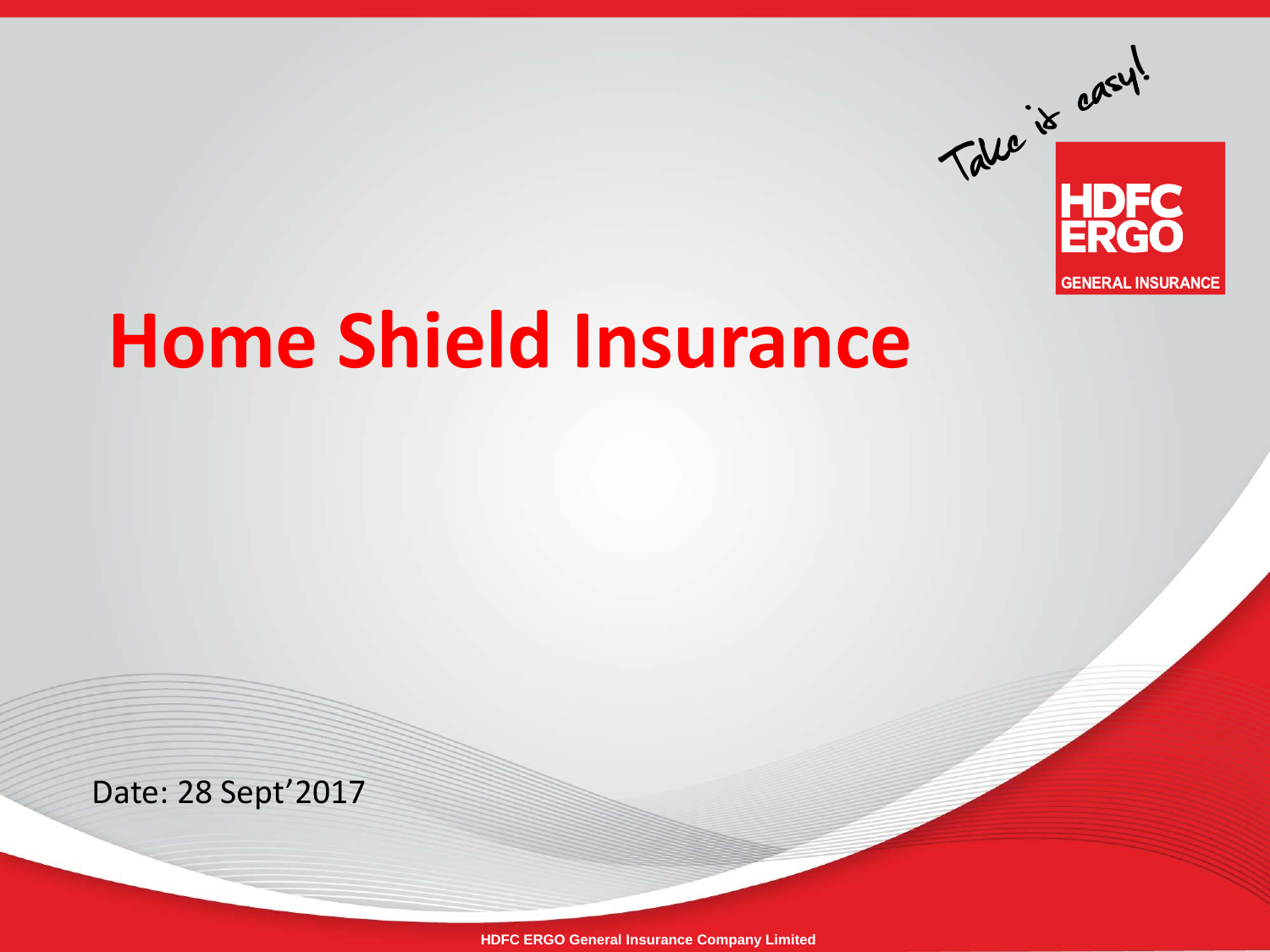### **Home Shield Insurance - introduction**



- Home Shield Insurance is one of the most comprehensive products available in the market to cover your assets for as long as up to 5 years from virtually all the fortuitous events which could take away your peace of mind. Our Home Shield Insurance has lots of options to choose from to personalize it to your unique needs.
- HDFC Ergo's Home Shield Insurance covers the real value of your property as mentioned in the Registered Agreement of the property ie. Agreed Value Basis.

#### **Eligibility**

- **An Owner Occupant** of Flat/ Apartment/ Independent Building can purchase this policy for his building and/ or contents, jewelry& valuables, Curios, paintings & work of art and portable electronics equipments.
- **An Owner Occupant of Flat/ Apartment** can purchase this policy for his building on Agreed value basis.
- **A Tenant and other non-owners** can also purchase this policy for contents, jewelry & valuables, curios, paintings & work of art and portable electronics equipments **Basic:**
- **Coverage for either Building structure or Content will be compulsory to qualify for Home Shield policy**
- **Company Confidential <b>hdfcergo.com** 1 • **Coverage to building / contents - any fortuitous cause other than those specifically excluded**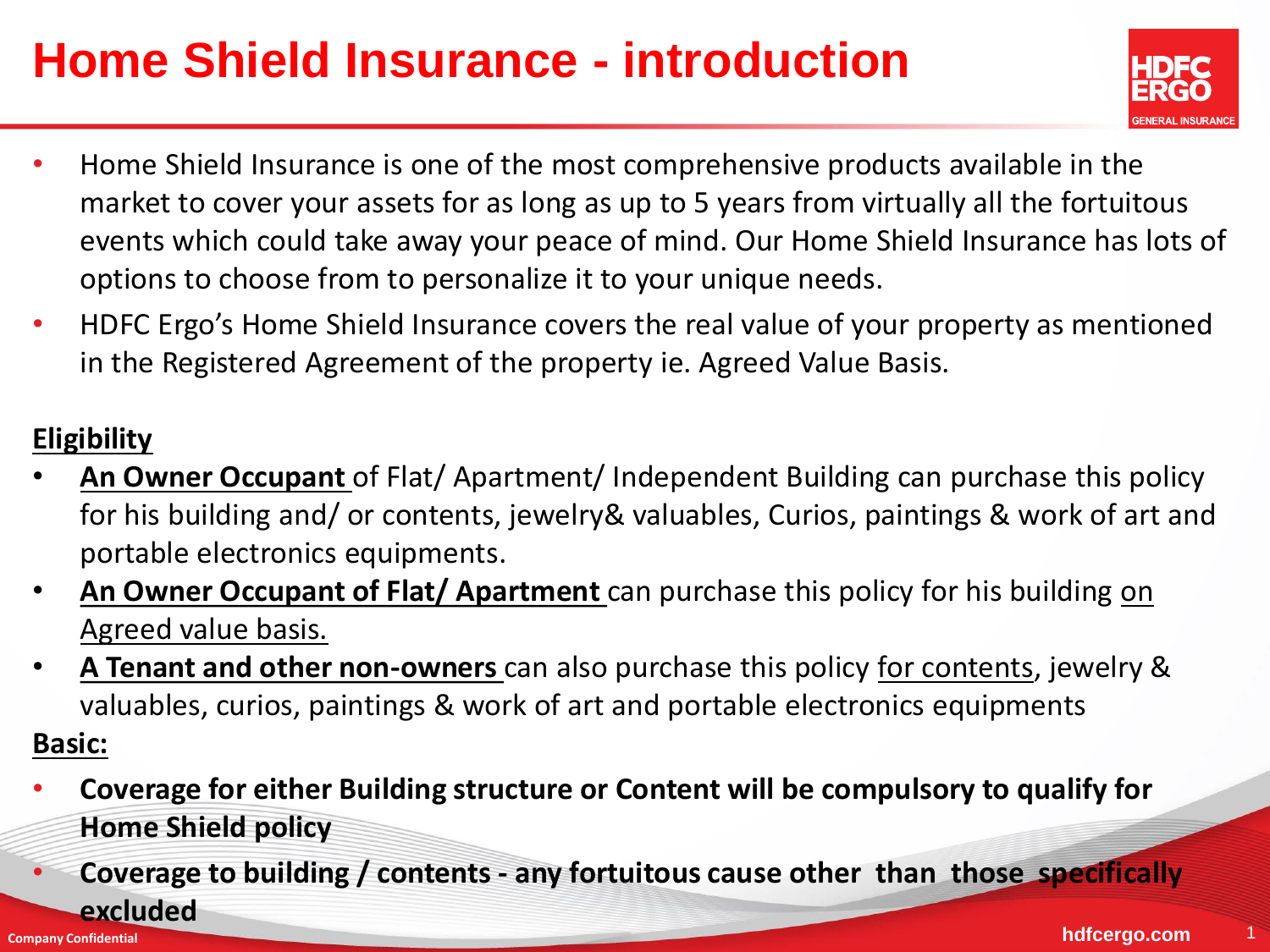#### Scope of cover…



| <b>Scope</b>                              | <b>Cover details</b>                                                  | <b>Sum insured limit</b>                                                              |
|-------------------------------------------|-----------------------------------------------------------------------|---------------------------------------------------------------------------------------|
| <b>Building structure</b>                 | Option I- Agreed value<br>Option II- Reinstatement Value basis        | Option I- Value as per Ready Reckoner or<br>Reg. Agreement value whichever is higher. |
|                                           | Option III- Indemnity basis (with depreciation)                       | Option II- Cost of construction                                                       |
|                                           |                                                                       | Option III- Cost of construction<br>less<br>depreciation                              |
| Contents<br>excluding                     | Option I- Replacement Value basis                                     | 10% of Agreed value or 50% of reinstate SI                                            |
| portable equipments                       | Option II- Indemnity basis (with depreciation)                        | or indemnity SI upto max of 10 lacs                                                   |
|                                           | Cover available upto 10yrs old items.                                 | (contents only policies) with waiver of                                               |
|                                           | Extension for Higher SI is available (with                            | condition of avg.                                                                     |
|                                           | condition of avg for entire content SI)                               | There is a provision of Auto-reinstatement of                                         |
|                                           |                                                                       | SI after the claim.                                                                   |
| Jewelry & Valuables   Market Value basis. |                                                                       | The maximum SI will be 20% of Contents SI                                             |
| (Optional cover)                          | Extension for worldwide coverage is available                         |                                                                                       |
|                                           | Painting, Curios & Work   Based on the Valuation Report of Government | SI will be on Agreed value                                                            |
| of art (Optional cover)                   | approved valuer                                                       | The maximum SI will be 20% of Contents SI                                             |
| Portable                                  | Electronic Cover available upto 10 yrs old equipments                 | Sum Insured shall be equal to the cost of                                             |
| Equipments                                | (Optional Extension option for Worldwide coverage                     | replacement of the insured property by new                                            |
| cover)                                    | available.                                                            | property of the same kind and same<br>capacity.                                       |
| Escalation<br>option                      | for It shall allow automatic regular increase in the                  | Escalation up to 25% on base SI                                                       |
| Building (optional)                       | Sum insured throughout the period of the                              |                                                                                       |
|                                           | policy.                                                               |                                                                                       |
| $Ren+$<br>for                             | alternative It pays for alternative accommodation following           | Option I-0.5% of building sum insured                                                 |
| accommodation                             | total loss, maximum upto 24 months.                                   | Option II- 0.3% of building sum insured                                               |
| (Optional)                                |                                                                       |                                                                                       |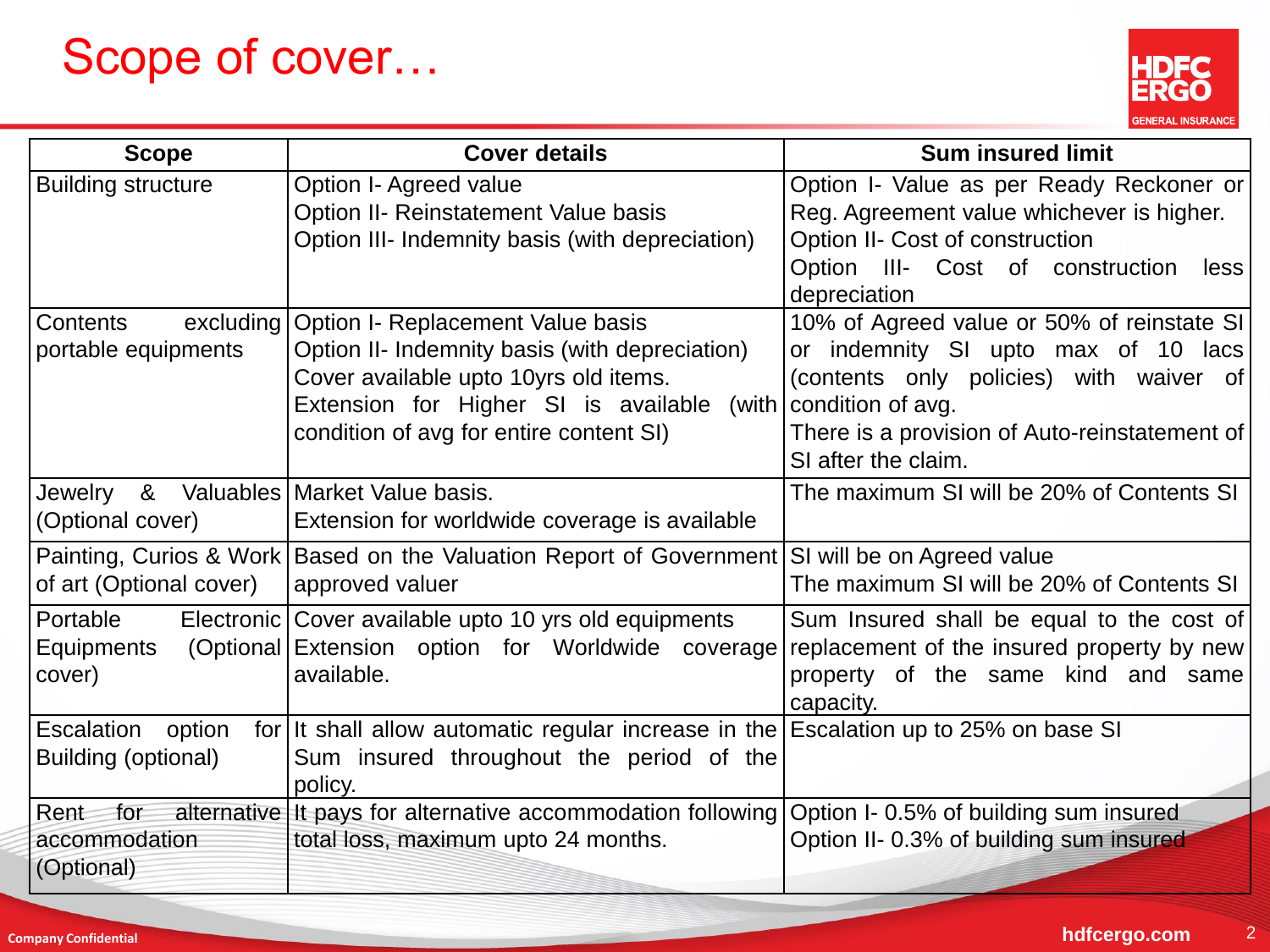#### Scope of cover…



| <b>Scope</b>                                                        | <b>Cover details</b>                                                                                              | <b>Sum insured limit</b>                                                                                                                                                                                                                                                                                                                                                                          |
|---------------------------------------------------------------------|-------------------------------------------------------------------------------------------------------------------|---------------------------------------------------------------------------------------------------------------------------------------------------------------------------------------------------------------------------------------------------------------------------------------------------------------------------------------------------------------------------------------------------|
| Hotel Stay (optional)                                               | days                                                                                                              | The period of indemnity is limited to 15 Sum insured limited upto 0.05% of Building<br>Sum Insured, maximum upto 15000/-<br>per<br>day                                                                                                                                                                                                                                                            |
| Loss of rent (optional)                                             | maximum period of 24 months                                                                                       | This covers up to a maximum period The Company's liability shall not exceed<br>selected by insured subject to $a 0.3\%$ of Building SI subject to maximum of<br>Rs. 30,000/- as specified in the Schedule.                                                                                                                                                                                        |
| alternate<br>accommodation<br>(optional)<br>Emergency<br>(optional) | possessions/ dwelling contents to the<br>alternative accommodation<br>insured towards emergency purchases   less. | Expenses of shifting to This covers actual expenses incurred The Company's liability shall not exceed<br>by the insured for packing, unpacking 0.5% of Building SI subject to maximum of<br>and transportation of the insured's $\left  \text{Rs. } 50,000 \right $ as specified in the schedule<br>Purchases   It covers expenses incurred by the   Up to Rs. 20000/- or the actual whichever is |
| Keys<br>and<br>replacement<br>(optional)                            | cover with one of similar quality                                                                                 | locks   Covers cost of replacing any such lock   Upto maximum of Rs. 20,000/- or the actual<br>whichever is less                                                                                                                                                                                                                                                                                  |
| liability<br>Public<br>(optional)                                   | becomes legally liable to pay, including schedule<br>litigation expenses                                          | $\frac{1}{2}$ cover Covers those sums that the insured Upto the sum insured as specified in the                                                                                                                                                                                                                                                                                                   |
| Brokerage for Alternate The<br>accommodation<br>(Optional)          | alternative accommodation on rent.                                                                                | brokerage payment towards Actual expenses incurred by the insured up<br>to maximum of Rs. 50,000/- or one month<br>rent whichever is less                                                                                                                                                                                                                                                         |
| Pedal cycle (Optional)                                              | Section I- Loss or Damage<br>Section II- Liability to Third Party                                                 | Replacement cost up to the limit of the sum<br>insured set against the item in the policy<br>schedule.                                                                                                                                                                                                                                                                                            |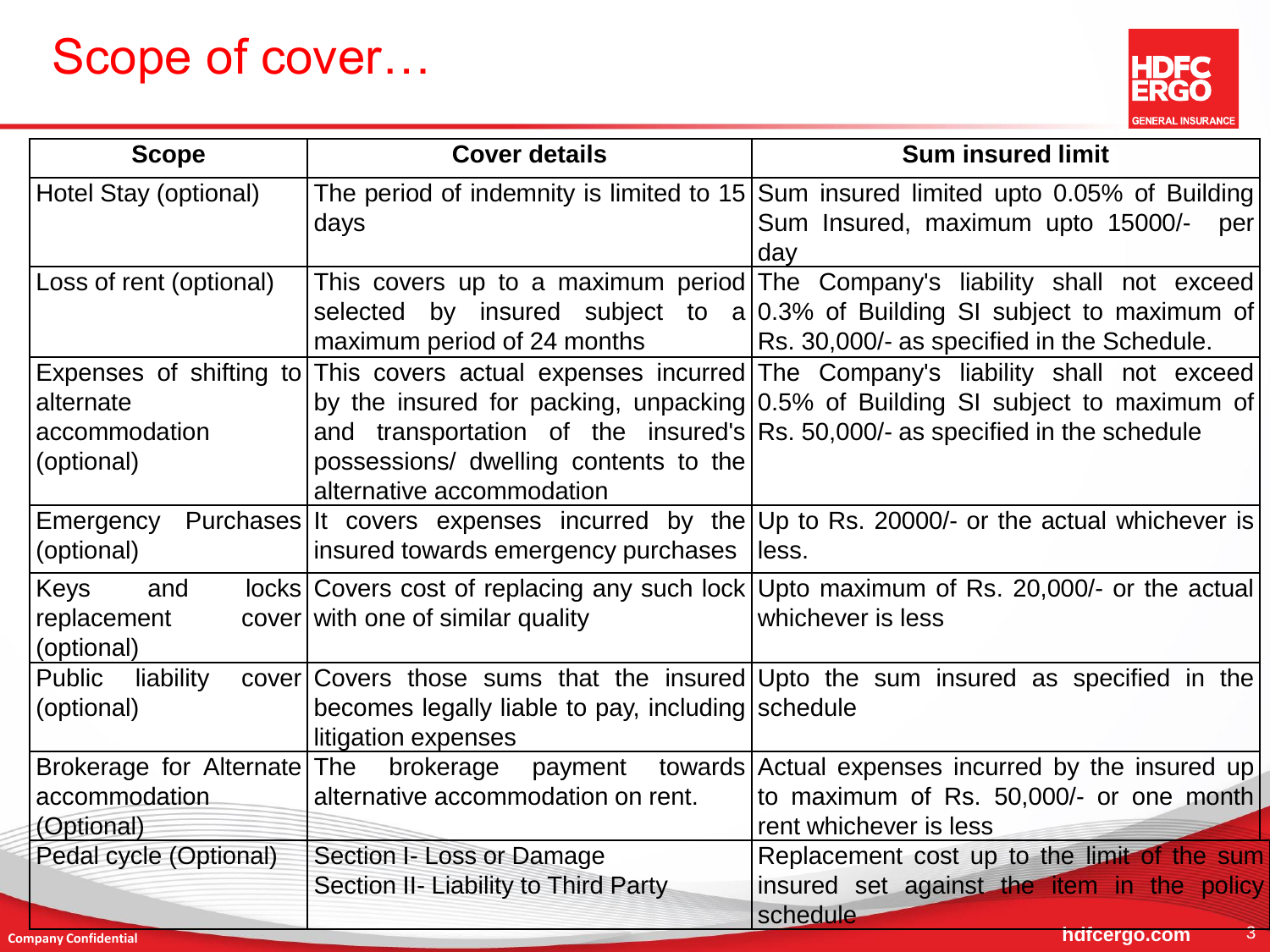#### General Exclusions



- Compulsory deductible of Rs. 5000/- for each and every claim
- Any loss due to war and allied perils
- Loss due to nuclear fuel, weapon
- Damage caused by pollution or contamination
- Loss due to structural defects, defective workmanship
- Loss for which the manufacturer is responsible.